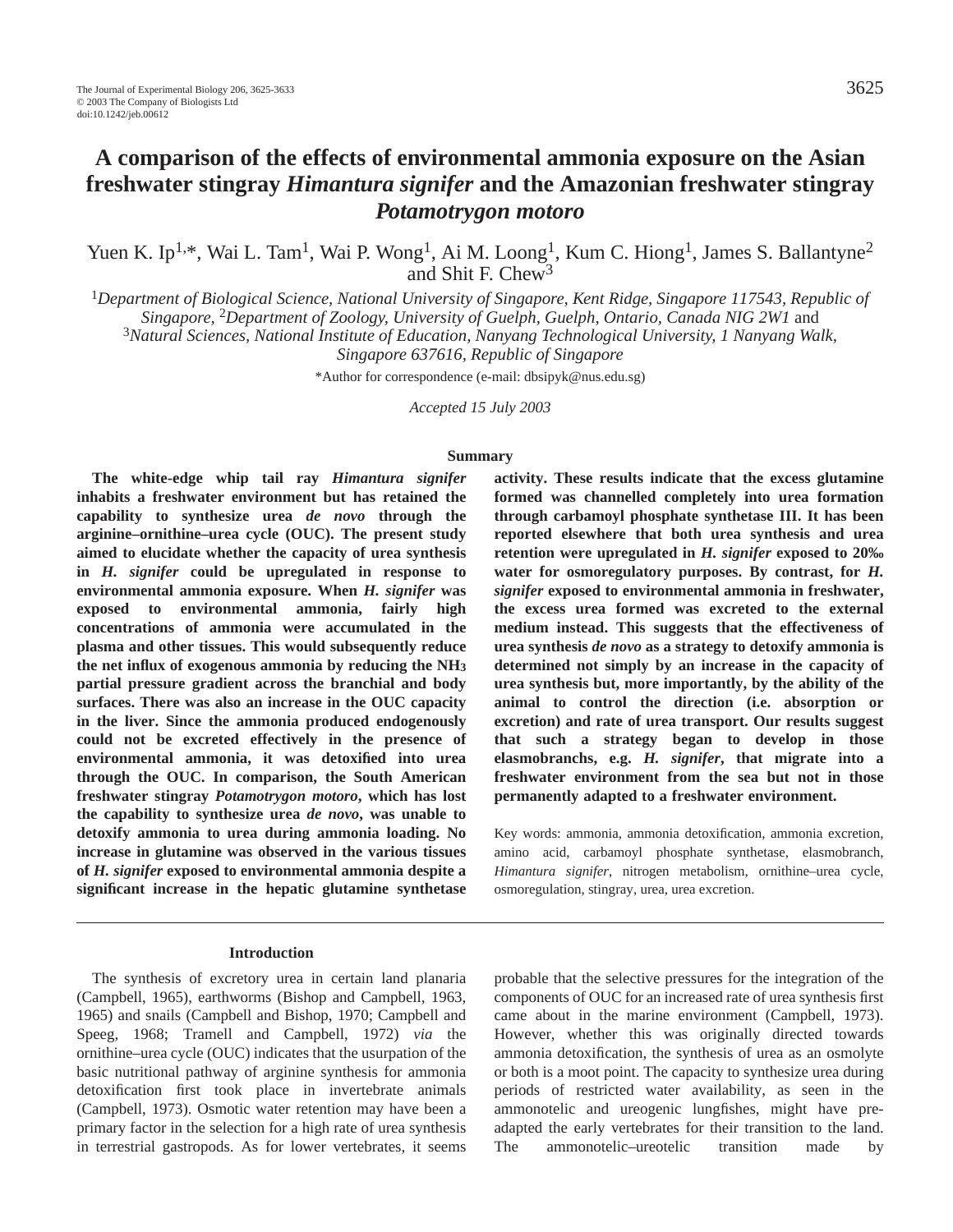metamorphosing anurans (Amphibia) is assumed to be somewhat similar to that made by the first vertebrates – possibly labyrinthodont relatives of primitive dipnoans – to invade the land. In mammals, OUC became the predominant mechanism in detoxification of ammonia released through the catabolism of amino acids and adenylates.

While synthesizing urea for both water retention (osmoregulation) and ammonia detoxification prescribes a high rate of urea synthesis *de novo*, the former dictates the majority of the urea synthesized to be retained within the body while the latter requires urea to be excreted instead. Hence, during evolution, there must be a dichotomy in the development of control for urea transport to either facilitate the retention of urea for osmoregulation or to remove urea for nitrogenous excretion. To date, at least five urea transporters are known to be present in the mammalian kidney, facilitating the excretion of urea (see review by Sands et al., 1997). This capability can be traced back to amphibians, whose kidneys can excrete urea actively (Foster, 1954; Balinsky, 1970). However, fully aquatic amphibians lack the power of active urea secretion (Balinsky 1970), while marine elasmobranchs actively re-absorb urea instead (Fines et al., 2001; Smith and Wright, 1999).

Marine elasmobranchs are ureosmotic, synthesizing urea through the OUC with carbamoyl phosphate synthetase III (CPS III; Anderson, 1980, 1991, 1995, 2001; Campbell and Anderson, 1991), primarily for osmoregulation (Anderson, 2001; Ballantyne, 1997; Perlman and Goldstein, 1998). Urea is retained at high concentrations  $(300-600 \text{ mmol } l^{-1})$  in the tissues. This is accomplished by the low permeability of the gills to urea (Fines et al., 2001) and by the re-absorption of urea *via* secondary active (Na+-coupled) urea transporters in the gills (Smith and Wright, 1999) and kidney (see review by Walsh and Smith, 2001). Despite the decrease in effective urea permeabilities (Fines et al., 2001), marine elasmobranchs (sharks, skates and rays) are ureotelic, excreting the majority of their nitrogenous wastes as urea *via* the gills (Perlman and Goldstein, 1998; Shuttleworth, 1988; Wood, 1993; Wood et al., 1995). For elasmobranchs living in freshwater, they must evolve mechanisms to suppress urea production, urea retention (including active urea reabsorption) or both. Hence, they are ideal models for the unravelling of the intricate relationship between urea synthesis *de novo* and urea excretion in response to high concentrations of environmental ammonia.

In tropical waters in Southeast Asia (Thailand, Indonesia and Papua New Guinea) and South America (Amazon River basin), a number of elasmobranch species migrate into low salinity waters where they reduce plasma salt, urea and trimethylamine oxide (TMAO) levels. The stenohaline Amazonian stingray *Potamotrygon* spp., being permanently adapted to freshwater, is primarily ammonotelic like other teleosts (Barcellos et al., 1997; Goldstein and Forster, 1971) and cannot accumulate urea in laboratory salinity stress (Gerst and Thorson, 1977; Thorson et al., 1967). In the present study, an attempt was made to use environmental ammonia as a probe to elucidate whether ammonia exposure (10  $\mu$ mol ml<sup>-1</sup> NH<sub>4</sub>Cl in freshwater at pH 7.0) would induce the synthesis and

accumulation of urea in *Potamotrygon motoro* because no such information is available. Results obtained subsequently revealed that it was unable to do so and therefore *P. motoro* was not an appropriate organism to evaluate the evolutionary role of urea, i.e. whether it was designed for osmoregulatory or ammonia detoxification purposes.

By contrast, the freshwater white-edge whip ray *Himantura signifer* (Family: Dasyatidae), a stingray found in the Batang Hari Basin in Jambi, Sumatra, retains the capability for urea synthesis *de novo* but has a reduced capacity to retain urea in freshwater (Tam et al., 2003). Unlike potamotrygonid rays living in the Amazon River, *H. signifer* might have invaded the freshwater environment only recently. It is currently unclear whether *H. signifer* returns to brackish water to reproduce, as does the bull shark *Carcharhinus leucas* of Lake Nicaragua (Thorson, 1976). Although *H. signifer* can be found in Batang Hari as far as 400 km from the South China Sea, there is still the possibility that it may re-enter estuarine and marine environments. Therefore, it would be essential for *H. signifer* to retain the ureosmotic osmoregulatory mechanisms to survive in higher salinities (Tam et al., 2003). It is because of this that *H. signifer* represents an ideal species for studies on the effects of ammonia loading on the capacity of urea synthesis and capacity of urea retention in a primarily freshwater elasmobranch. In the present study, we aimed to elucidate whether the capacity of *H. signifer* to synthesize urea *de novo* could be upregulated and, more importantly, whether urea excretion would be enhanced during exposure to environmental ammonia in freshwater. We hypothesized that it was capable of doing so. The rate of urea excretion in specimens being exposed to 10 mmol  $l^{-1}$  NH<sub>4</sub>Cl in freshwater at pH 7.0 was determined. The contents of ammonia, urea and free amino acids (FAAs) in various tissues and organs of the specimens were measured. In addition, activities of OUC enzymes were assayed.

We also aimed to evaluate whether urea synthesis alone would be an effective measure to defend against environmental ammonia toxicity. The formation of urea in fishes is highly energy dependent. A total of 5 moles of ATP are hydrolyzed to ADP for each mole of urea synthesized, corresponding to 2.5 moles of ATP used for each mole of nitrogen assimilated. This may be the major reason why the majority of tropical teleosts studied so far do not adopt ureogenesis as a major strategy to detoxify exogenous and endogenous ammonia during ammonia loading (Ip et al., 2001). However, if the animal had high ammonia tolerance at the cellular and subcellular levels, it could allow ammonia to build up in its tissues and plasma during the early phase of exposure to environmental ammonia. In effect, this would reduce or impede the net influx of exogenous ammonia, and urea synthesis *de novo* could be reserved to detoxify the endogenously produced ammonia, maintaining the newly established steady-state concentration of ammonia in the body. Therefore, we hypothesized that an increase in ammonia contents in the body of *H. signifer* would occur during environmental ammonia exposure, despite its being ureogenic and ureotelic (Tam et al., 2003).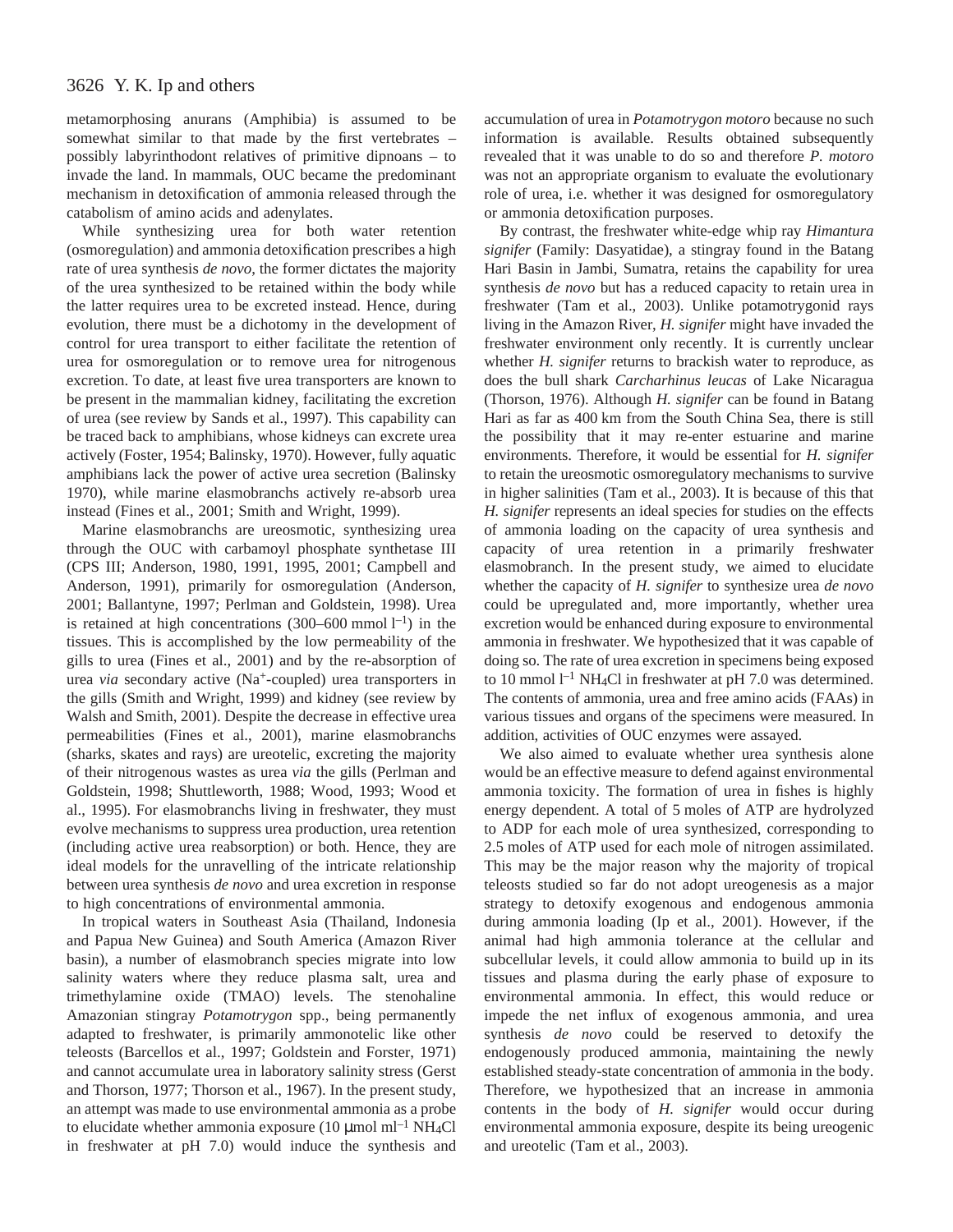#### **Materials and methods**

#### *Specimens*

*Himantura signifer* (Compagno and Roberts, 1982; 200–500·g body mass) and *Potamotrygon motoro* (Müller and Henule 1841;  $250-400$  g body mass) were purchased from a local fish farm in Singapore. *H. signifer* and *P. motoro* were maintained in plastic aquaria in at least 20 volumes (w/v) of freshwater (0.7‰ salinity) at 25°C in the laboratory with the water changed daily. No attempt was made to separate the sexes. Specimens were acclimated to laboratory conditions for at least 5 days before the experiments began. During this period, they were fed with clam meat. Food was withdrawn 24 h prior to experiments so that the fish had empty guts. All experiments were performed under a 12 h:12 h dark:light regime.

### *Exposure of specimens to experimental conditions and collection of water samples and tissues*

*H. signifer* and *P. motoro* were exposed to freshwater (0.7‰) containing 10 mmol  $l^{-1}$  NH<sub>4</sub>Cl at pH 7 for 4 days. Water samples  $(3 \text{ ml})$  were collected daily, acidified with  $70 \text{ µl}$ of 1 mol  $l^{-1}$  HCl and kept at 4°C until analysed. Urea was determined according to the method of Felskie et al. (1998). No ammonia assays were performed on these water samples. Control specimens were exposed to ordinary freshwater (0.7‰). In order to calculate the deficit in ammonia excretion in *H. signifer* exposed to NH4Cl, water samples were collected daily for the control specimen, and ammonia was determined according to the methods of Anderson and Little (1986), as modified by Jow et al. (1999). The rates of urea and ammonia excretion were expressed as  $\mu$ mol day<sup>-1</sup> g<sup>-1</sup> fish.

Anaesthetized fish (0.12% ethyl-3-aminobenzoate methanesulfonate) were rinsed thoroughly several times with freshwater to avoid environmental contamination. The caudal peduncle of the experimental specimen was severed, and blood was collected from the caudal vessels into heparinized capillary tubes. The blood sample was centrifuged at 4000 *g* at  $4^{\circ}$ C for 10 min to obtain the plasma. A portion of the plasma was used for analyses of osmolality and concentrations of Na<sup>+</sup> and Cl<sup>-</sup>. Another portion was deproteinized in 2 volumes  $(v/v)$ of ice-cold 6% HClO<sub>4</sub> and centrifuged at 10 000  $g$  at 4<sup>°</sup>C for 15 min. The resulting supernatant was kept at  $-80^{\circ}$ C until analysed. The liver, stomach and muscle were quickly excised, with the stomach flushed with ice-cold saline solution (0.9% NaCl). The excised tissues and organs were immediately freeze-clamped with tongs pre-cooled in liquid nitrogen. Samples were kept at –80°C until analysed.

### *Determinations of plasma osmolality, concentrations of Na<sup>+</sup> and Cl– and blood pH*

Plasma osmolality was analysed using a Wescor 5500 vapour pressure osmometer.  $Na<sup>+</sup>$  and  $Cl<sup>-</sup>$  concentrations were determined using a Corning 410 flame photometer and Corning 925 chloride analyzer, respectively (Corning Ltd, Halstead, Essex, UK).

### *Analysis of free FAAs*

The frozen muscle and liver samples were weighed, ground to powder in liquid nitrogen and homogenized three times in 5 volumes (w/v) of 6% trichloroacetic acid using an Ultra-Turrax homogenizer at 24 000 revs  $min^{-1}$  for 20 s each with 10·s off intervals. The homogenate was centrifuged at 10·000·*g* at  $4^{\circ}$ C for 15 min to obtain the supernatant for FAA analyses. The plasma was deproteinized in 2 volumes  $(v/v)$  of ice-cold 6% trichloroacetic acid and centrifuged at 10 000  $g$  at 4<sup>°</sup>C for 15 min.

For the analysis of FAA, the supernatant obtained was adjusted to pH 2.2 with 4 mol  $l<sup>-1</sup>$  lithium hydroxide and diluted appropriately with  $0.2$  mol  $l^{-1}$  lithium citrate buffer (pH 2.2). FAAs were analyzed using a Shimadzu LC-6A amino acid analysis system (Kyoto, Japan) with a Shim-pack ISC-07/S1504 Li-type column. Results are expressed as  $\mu$ mol g<sup>-1</sup> wet mass tissue or mmol l<sup>-1</sup> plasma.

### *Analyses of ammonia and urea*

Samples of muscle and liver were homogenized as stated above except in 5 volumes of 6% HClO4. After centrifugation at  $10\,000\,g$  for 15 min, the supernatant was decanted and the pH adjusted to 5.5–6.0 with 2 mol  $l^{-1}$  KHCO<sub>3</sub>. The pH of the plasma sample was also adjusted to 5.5–6.0 after deprotenization. The ammonia and urea contents were determined according to the methods of Bergmeyer and Beutler (1985) and Felskie et al. (1998), respectively. Results were expressed as  $\mu$ molg<sup>-1</sup> wet mass tissue or mmol  $l^{-1}$  plasma.

#### *Determination of activities of OUC enzymes*

The liver and the stomach were minced and suspended in 10 volumes (w/v) of ice-cold extraction buffer  $(285 \text{ mmol } l^{-1})$ sucrose, 3 mmol  $l^{-1}$  EDTA and 3 mmol  $l^{-1}$  Tris-HCl, pH 7.2), homogenized using an Ultra-Turrax homogenizer at  $24~000$  revs min<sup>-1</sup> and sonicated three times for 20 s with a 10 s break between each sonication. The homogenate was centrifuged at  $10\,000\,\text{g}$  at  $4^{\circ}\text{C}$  for 15 min to obtain the supernatant, which was subsequently passed through a 10 ml Bio-Rad P-6DG column (Bio-Rad Laboratories, Hercules, CA, USA) equilibrated with cold suspension buffer. The collected filtrates were used for the subsequent enzyme analyses.

CPS III (E.C. 2.7.2.5) activity was determined as described by Anderson and Walsh (1995). Radioactivity was measured using a Wallac 1414 liquid scintillation counter (Wallac Oy, Turku, Finland). The CPS activity was expressed as µmol  $[14C]$ urea formed min<sup>-1</sup> g<sup>-1</sup> wet mass.

Ornithine transcarbamoylase (OTC; E.C. 2.1.3.3) activity was determined by combining the methods of Anderson and Walsh (1995) and Xiong and Anderson (1989). Absorbance was measured at 466 nm using a Shimadzu 160 UV VIS recording spectrophotometer. The OTC activity was expressed as µmol citrulline formed  $\min^{-1} g^{-1}$  wet mass.

Argininosuccinate synthetase (E.C. 6.3.4.5) and lyase (E.C. 4.3.2.1) (ASS + L) activities were determined together,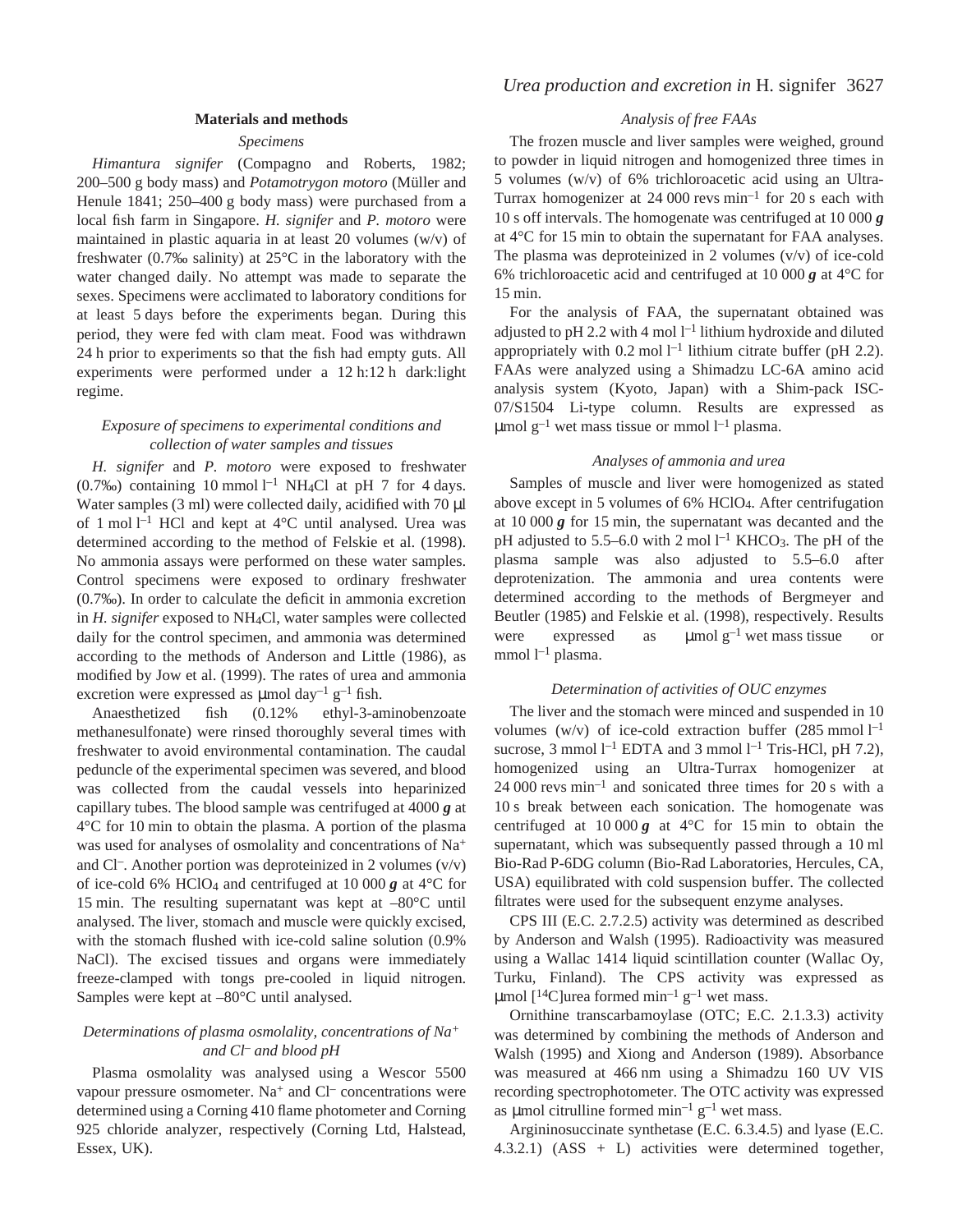|                                 | [Ammonia]       |                  | [Urea]          |                         |
|---------------------------------|-----------------|------------------|-----------------|-------------------------|
|                                 | Control         | NH4Cl            | Control         | <b>NH<sub>4</sub>Cl</b> |
| Muscle (µmol $g^{-1}$ wet mass) | $2.06 \pm 0.44$ | $7.40+0.80*$     | $0.38 \pm 0.08$ | $0.77+0.13*$            |
| Liver (umol $g^{-1}$ wet mass)  | $1.64 \pm 0.28$ | $11.1 \pm 1.51*$ | $0.04 \pm 0.01$ | $0.37 \pm 0.07*$        |
| Plasma (mmol $l^{-1}$ )         | $0.25 + 0.04$   | $1.57+0.14*$     | $0.65+0.17$     | $0.65 \pm 0.11$         |

Table 1. *Effects of 4 days of exposure to environmental ammonia (10 mmol l<sup>-1</sup> NH<sub>4</sub>Cl in 0.7‰ water at pH 7) on the ammonia and urea levels in the muscle, liver and plasma of* Potamotrygon motoro

assuming that both were present, by measuring the formation of  $[14C]$ fumarate from  $[14C]$ aspartate using the method of Cao et al. (1991). Radioactivity was measured using a Wallac 1414 liquid scintillation counter. ASS + L activity was expressed as µmol  $[14C]$ fumarate formed min<sup>-1</sup> g<sup>-1</sup> wet mass.

Arginase (E.C. 3.5.3.1) was assayed as described by Felskie et al. (1998). Urea was determined as described above. Arginase activity was expressed as µmol urea formed min<sup>-1</sup>  $g^{-1}$  wet mass.

Glutamine synthetase (GS; E.C. 6.3.1.2) activity was measured according to the method of Shankar and Anderson (1985). The formation of  $\gamma$ -glutamylhydroxymate was determined at 500 nm using a Shimadzu 160 UV VIS recording spectrophotometer. The GS activity was expressed as μmol γ-glutamylhydroxymate formed min<sup>-1</sup>  $g^{-1}$  wet mass.



Fig. 1. Changes in the urea excretion rate (µmol day<sup>-1</sup> g<sup>-1</sup> fish) of *Himantura signifer* (open bars; *N*=10) or *Potamotrygon motoro* (filled bars;  $N=5$ ) during 4 days of exposure to environmental ammonia (10 mmol  $l^{-1}$  NH<sub>4</sub>Cl). Results represent means  $\pm$  s.E.M. aSignificantly different from *H. signifer* control values (*P*<0.05). bSignificantly different from *H. signifer* day 1 values (*P*<0.05). \*Significantly different from the corresponding *H. signifer* value.

#### *Statistical analyses*

Results are presented as means  $\pm$  s.E.M. Two-tail Student's *t*-test or analysis of variance (ANOVA) followed by multiple comparisons of means by Duncan's procedure was used to evaluate differences between means in groups where appropriate. Differences of *P*<0.05 were regarded as statistically significant.

#### **Results**

When *P. motoro* was exposed to 10 mmol  $l^{-1}$  NH<sub>4</sub>Cl at pH 7, ammonia levels in the muscle, liver and plasma increased significantly (Table 1). Urea also accumulated in the muscle and liver, but the quantities involved were minor compared with those of ammonia (Table 1). The rate of urea excretion remained low and unchanged throughout the 4 days of ammonia exposure (Fig. 1). There was no change in the plasma osmolality and plasma Na<sup>+</sup> and Cl– concentrations in *P. motoro* exposed to environmental ammonia (Table 2). In addition, the urea content in tissues of *P. motoro* (Table 1) was much lower (<1  $\mu$ mol  $g^{-1}$  or <1  $\mu$ mol ml<sup>-1</sup>) than that of *H. signifer*  $(Table 3)$ .

The ammonia excretion rates of control *H. signifer* on days 1, 2, 3 and 4 were  $5.5 \pm 0.8 \,\mu\text{mol day}^{-1}\text{ g}^{-1}$ , 5.8±1.2 µmol day<sup>-1</sup> g<sup>-1</sup>, 5.3±0.7 µmol day<sup>-1</sup> g<sup>-1</sup> and 6.1 $\pm$ 1.2 µmol day<sup>-1</sup> g<sup>-1</sup>, respectively. The rate of urea excretion in specimens exposed to ammonia for the first 2 days was comparable with that of the control (Fig. 1). However, on days 3 and 4, there was a significant increase in the rate of urea excretion in the experimental specimens (Fig. 1). Ammonia

Table 2. *Effects of 4 days of exposure to environmental ammonia (10·mmol·l –1 NH4Cl in 0.7‰ water at pH 7) on the osmolality and concentrations of Na<sup>+</sup> and Cl– in the plasma of* Potamotrygon motoro

|                                | Control    | NH <sub>4</sub> Cl |  |
|--------------------------------|------------|--------------------|--|
| Osmolality (mosmol $kg^{-1}$ ) | $349+16$   | $357+10$           |  |
| $[Na^{+}] \pmod{1^{-1}}$       | $157 + 16$ | $147+9$            |  |
| $[Cl^{-}]$ (mmol $l^{-1}$ )    | $163+14$   | $172+10$           |  |
|                                |            |                    |  |

Results represent means  $\pm$  s.e.m. ( $N=4$ ).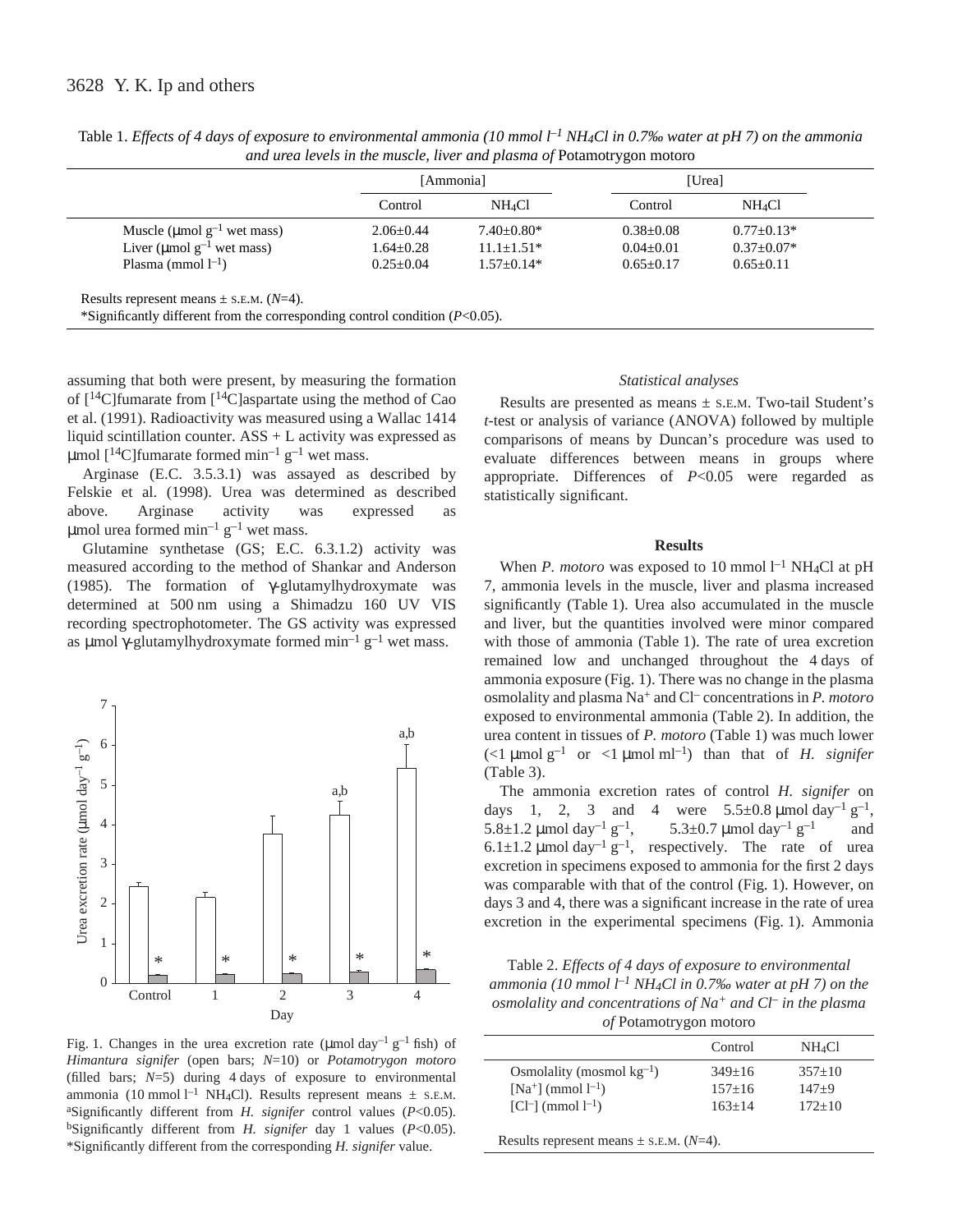|                                                                                                                  | [Ammonia]       |                    |                 | [Urea]             |  |  |
|------------------------------------------------------------------------------------------------------------------|-----------------|--------------------|-----------------|--------------------|--|--|
|                                                                                                                  | Control         | NH <sub>4</sub> Cl | Control         | NH <sub>4</sub> Cl |  |  |
| Muscle ( $\mu$ mol g <sup>-1</sup> wet mass)                                                                     | $2.63 \pm 0.60$ | $5.46 + 0.65*$     | $70.9 + 7.73$   | $69.8 + 4.83$      |  |  |
| Liver ( $\mu$ mol g <sup>-1</sup> wet mass)                                                                      | $5.06 \pm 0.42$ | $6.20 \pm 0.97$    | $49.4 \pm 5.22$ | $25.5 \pm 2.16$    |  |  |
| Plasma (mmol $l^{-1}$ )                                                                                          | $0.33+0.09$     | $2.15+0.29*$       | $43.8 \pm 1.23$ | $71.6 + 5.92*$     |  |  |
| Results represent means $\pm$ s.E.M. (N=5).<br>*Significantly different from 0.7‰ control condition $(P<0.05)$ . |                 |                    |                 |                    |  |  |

Table 3. *Effects of 4 days of exposure to environmental ammonia (10 mmol l<sup>-1</sup> NH4Cl in 0.7‰ water at pH 7) on the ammonia and urea contents in the muscle, liver and plasma of* Himantura signifer

Table 4. *Effects of 4 days of exposure to environmental ammonia (10·mmol·l –1 NH4Cl in 0.7 ‰ water at pH 7) on the osmolality and concentrations of Na<sup>+</sup> and Cl– in the plasma of* Himantura signifer

|                                | Control      | NH <sub>4</sub> Cl |
|--------------------------------|--------------|--------------------|
| Osmolality (mosmol $kg^{-1}$ ) | $416+19.3$   | $442 + 8.85$       |
| $[Na^{+}]$ (mmol $l^{-1}$ )    | $167 + 7.18$ | $155 + 5.19$       |
| $[C1^-]$ (mmol $1^{-1}$ )      | $164+10.0$   | $155 + 3.69$       |

accumulated in the muscle and plasma, but not in the liver, of *H. signifer* exposed to 10 mmol  $l^{-1}$  NH<sub>4</sub>Cl at pH 7 (Table 3). However, there was no change in the urea content of the muscle or liver. A significant increase in urea level occurred only in the plasma (Table·3). In addition, there was no change in plasma osmolality and plasma  $Na<sup>+</sup>$  and  $Cl<sup>-</sup>$  concentrations in *H. signifer* exposed to ammonia (Table 4).

Ammonia exposure induced a higher OUC capacity in the liver of *H. signifer*. The activities of hepatic GS, CPS III, OTC, ASS + L and arginase increased approximately 3-, 4-, 3-, 4 and 7-fold, respectively (Table 5). A complete OUC was detected in the stomach (Table 6). However, there was no significant increase in the activities of any OUC enzymes in the stomach during exposure to environmental ammonia  $(Table 6)$ .

In general, the concentrations of various FAAs and total FAA (TFAA) of *H. signifer* exposed to ammonia were comparable with those of the control (Table 7). In particular, there was no accumulation of glutamine during ammonia loading.

#### **Discussion**

### P. motoro *does not detoxify ammonia to urea during ammonia loading*

*P. motoro* was purely ammonotelic in freshwater (Thorson et al., 1967; Tam et al., 2003); the urea excretion rate was low and unaffected by exposure to 10 mmol  $l^{-1}$  NH<sub>4</sub>Cl at pH 7.0 for 4 days. Despite significant increases in ammonia content in all its tissues, there was no significant increase in urea concentration in the plasma and only very minor increases in urea content in the muscle in the specimens exposed to ammonia. Since the ammonia content in the liver of *P. motoro* increased 7-fold with only a very small amount of accumulated urea after 4 days of ammonia exposure, it is logical to conclude that its liver did not possess a functioning OUC. Thus, since *P. motoro* has been isolated in the Amazon River Basin away from the ocean for over 65 million years (Lovejoy, 1997; Thorson et al., 1983), it has lost the capacity for urea synthesis

Table 5. *Changes in activities of glutamine synthetase (GS), carbamoyl phosphate synthetase (CPS), ornithine transcarbamoylase (OTC), arginosuccinate synthetase + lyase (ASS + L) and arginase in the liver of* Himantura signifer *during 4·days of exposure to environmental ammonia (10·mmol·l –1 NH4Cl in 0.7‰ water at pH 7)*

|            |                                | Enzyme activity ( $\mu$ mol min <sup>-1</sup> g <sup>-1</sup> wet mass) |                    |  |
|------------|--------------------------------|-------------------------------------------------------------------------|--------------------|--|
| Enzymes    | Substrate and effector present | Control                                                                 | NH <sub>4</sub> Cl |  |
| GS         |                                | $4.97 \pm 1.32$                                                         | $16.1 \pm 3.56*$   |  |
| <b>OTC</b> |                                | $22.8 \pm 5.73$                                                         | $60.9 \pm 8.46*$   |  |
| $ASS + L$  |                                | $0.19 \pm 0.07$                                                         | $0.83 \pm 0.10*$   |  |
| Arginase   |                                | $29.6 \pm 10.2$                                                         | $203 + 5*$         |  |
| <b>CPS</b> | Glutamine                      | $0.04 \pm 0.01$                                                         | $0.19 \pm 0.04*$   |  |
|            | Glutamine $+ AGA$              | $0.15 \pm 0.04$                                                         | $0.63 \pm 0.07*$   |  |
|            | Glutamine + $AGA + UTP$        | $0.13 \pm 0.04$                                                         | $0.58 \pm 0.08*$   |  |

AGA, *N*-acetyl-L-glutamate; UTP, uridine triphosphate.

Results represent means  $\pm$  s.e.m. ( $N=4$ ).

\*Significantly different from the corresponding control condition (*P*<0.05).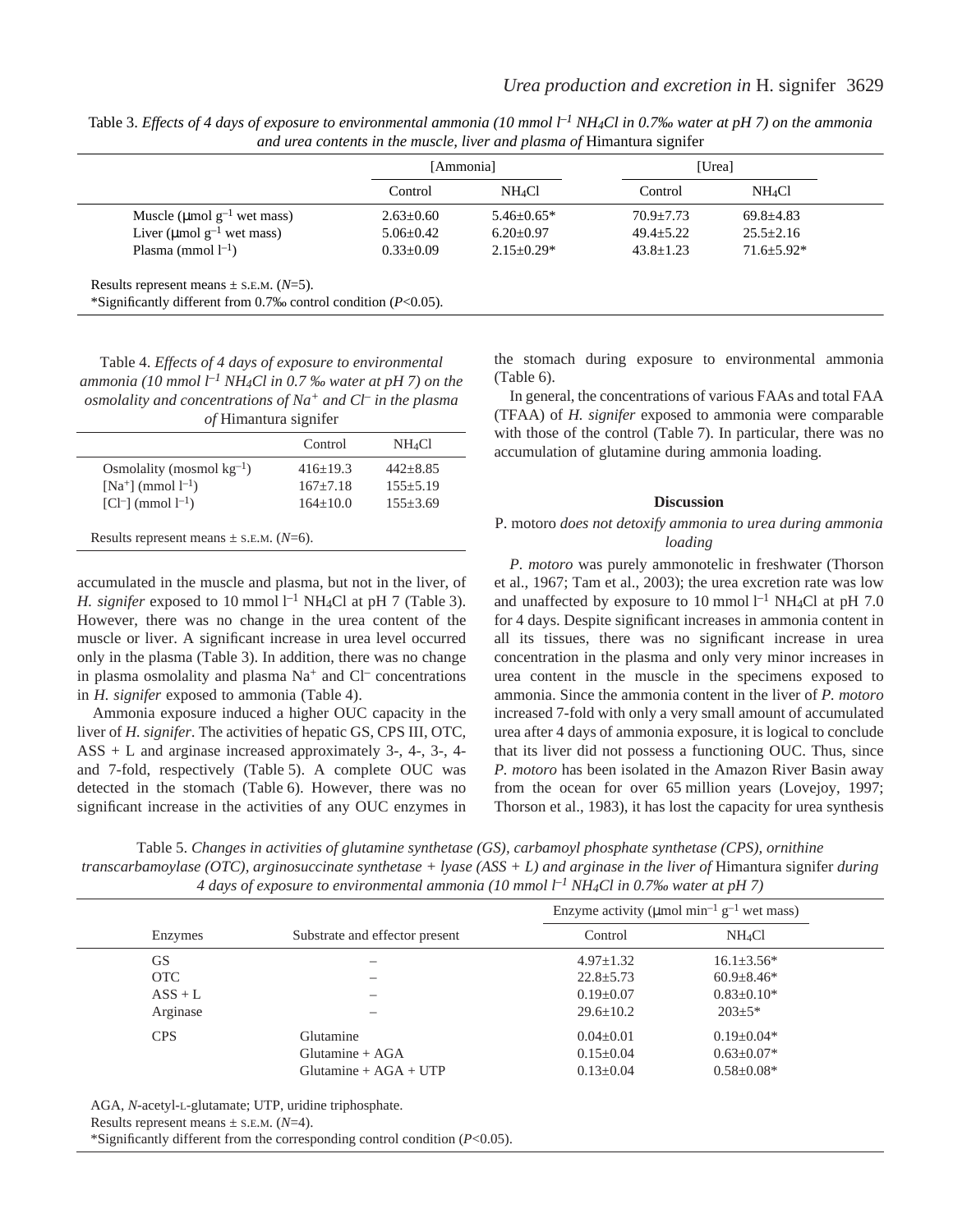Table 6. *Changes in activities of glutamine synthetase (GS), carbamoyl phosphate synthetase (CPS), ornithine transcarbamoylase (OTC), arginosuccinate synthetase + lyase (ASS + L) and arginase in the stomach of Himantura signifer during 4·days of exposure to environmental ammonia (10·mmol·l –1 NH4Cl in 0.7‰ water at pH 7)*

|            |                                | Enzyme activity ( $\mu$ mol min <sup>-1</sup> g <sup>-1</sup> wet mass) |                    |  |
|------------|--------------------------------|-------------------------------------------------------------------------|--------------------|--|
| Enzymes    | Substrate and effector present | Control                                                                 | NH <sub>4</sub> Cl |  |
| <b>GS</b>  |                                | $6.03 \pm 0.86$                                                         | $12.6 \pm 3.75$    |  |
| <b>OTC</b> |                                | $8.40 \pm 0.86$                                                         | $7.73 \pm 1.54$    |  |
| $ASS + L$  |                                | $0.42 \pm 0.09$                                                         | $0.55 \pm 0.15$    |  |
| Arginase   |                                | $5.57 \pm 2.22$                                                         | $10.3 \pm 2.62$    |  |
| <b>CPS</b> | Glutamine                      | $0.03 \pm 0.01$                                                         | $0.009 \pm 0.003$  |  |
|            | Glutamine $+ AGA$              | $0.10\pm0.05$                                                           | $0.02 \pm 0.008$   |  |
|            | $Glutamine + AGA + UTP$        | $0.09 \pm 0.04$                                                         | $0.02 \pm 0.008$   |  |

for salinity adaptation with the result that the capacity for ammonia detoxification by this pathway has also been lost.

H. signifer *upregulates the capacity to synthesize urea* de novo *when exposed to environmental ammonia*

Similar to marine elasmobranchs, freshwater *H. signifer* is

ureogenic and has a functional OUC with CPS III in the liver. In addition, a full complement of OUC enzymes was detected in the stomach of *H. signifer*. In order to maintain the concentration of urea at a steady state under a certain environmental condition, the rate of urea excretion must be balanced with the rate of urea production. In freshwater, the

Table 7. *Effects of 4 days of exposure to environmental ammonia (10 mmol l<sup>-1</sup> NH<sub>4</sub>Cl in 0.7‰ water) on the contents* ( $\mu$ mol g<sup>–1</sup> wet mass or mmol  $l^{-l}$  plasma) of various free amino acids (FAAs) and total FAA (TFAA) in the muscle, liver and *plasma of* Himantura signifer

| $p$ <i> cosmu <math>\sigma</math></i> $p$ <b>i</b> infinituature significa- |                  |                    |                  |                    |                   |                    |  |
|-----------------------------------------------------------------------------|------------------|--------------------|------------------|--------------------|-------------------|--------------------|--|
|                                                                             | Muscle           |                    |                  | Liver              |                   | Plasma             |  |
| FAAs                                                                        | Control          | NH <sub>4</sub> Cl | Control          | NH <sub>4</sub> Cl | Control           | NH <sub>4</sub> Cl |  |
| Alanine                                                                     | $2.05 \pm 0.51$  | $0.82 \pm 0.11$    | $0.72 \pm 0.16$  | $0.28 \pm 0.12$    | $0.12 \pm 0.01$   | $0.24 \pm 0.01*$   |  |
| Arginine                                                                    | $0.28 \pm 0.05$  | $0.29 \pm 0.05$    | $0.02 \pm 0.001$ | $0.02 \pm 0.01$    | $0.09 \pm 0.01$   | $0.12 \pm 0.01$    |  |
| Asparagine                                                                  | $0.13 \pm 0.01$  | $0.21 \pm 0.06*$   | $0.29 \pm 0.03$  | $0.10 \pm 0.008*$  | $0.009 \pm 0.004$ | $0.008 \pm 0.002$  |  |
| Aspartate                                                                   | $0.26 \pm 0.10$  | $0.09 \pm 0.01$    | $0.05 \pm 0.008$ | $0.04 \pm 0.005$   | $0.03 \pm 0.003$  | $0.04 \pm 0.004*$  |  |
| $\beta$ -Alanine                                                            | $2.84 \pm 0.93$  | $0.51 \pm 0.07$    | $0.23 \pm 0.10$  | $0.09 \pm 0.02$    | $0.02+0.01$       | $0.01 + 0.004$     |  |
| Glutamine                                                                   | $0.46 \pm 0.03$  | $1.08 \pm 0.33$    | $1.09 \pm 0.09$  | $1.03 \pm 0.03$    | $0.01 \pm 0.002$  | $0.02 \pm 0.007$   |  |
| Glutamate                                                                   | $0.84 \pm 0.26$  | $0.56 \pm 0.08$    | $0.10 \pm 0.02$  | $0.10 \pm 0.02$    | $0.09 \pm 0.006$  | $0.20 \pm 0.02*$   |  |
| Glycine                                                                     | $5.28 \pm 1.66$  | $3.16 \pm 0.89$    | $0.36 \pm 0.07$  | $0.48 \pm 0.14$    | $0.11 \pm 0.03$   | $0.18 \pm 0.02$    |  |
| Histamine                                                                   | $0.05 \pm 0.01$  | $0.07 \pm 0.01$    | $0.11 \pm 0.004$ | $0.04 + 0.001*$    | $0.03+0.008$      | $0.04 \pm 0.003$   |  |
| Isoleucine                                                                  | $0.11 \pm 0.02$  | $0.21 \pm 0.009*$  | $0.08 \pm 0.03$  | $0.04 \pm 0.005$   | $0.08 \pm 0.01$   | $0.15 \pm 0.01*$   |  |
| Leucine                                                                     | $0.19 \pm 0.04$  | $0.39 \pm 0.02*$   | $0.15 \pm 0.04$  | $0.10 \pm 0.01$    | $0.17 \pm 0.03$   | $0.31 \pm 0.02*$   |  |
| Lysine                                                                      | $0.04 \pm 0.02$  | $0.05 \pm 0.01$    | $0.01 \pm 0.007$ | $0.02 \pm 0.007$   | $0.02 \pm 0.003$  | $0.04 \pm 0.004$   |  |
| Methionine                                                                  | $0.24 \pm 0.02$  | $0.18 \pm 0.02$    | $0.30 \pm 0.05$  | $0.12 \pm 0.02$    | $0.13 \pm 0.02$   | $0.12 \pm 0.01$    |  |
| Phenylalanine                                                               | $0.48 \pm 0.17$  | $0.14 \pm 0.01$    | $0.41 \pm 0.13$  | $0.05 \pm 0.01$    | $0.04 \pm 0.005$  | $0.04 \pm 0.005$   |  |
| Proline                                                                     | $0.76 \pm 0.14$  | $0.50 \pm 0.34$    | $0.56 \pm 0.20$  | $0.10 \pm 0.07$    | $0.24 \pm 0.02$   | $0.57 \pm 0.07$    |  |
| Serine                                                                      | $0.70 \pm 0.12$  | $0.24 \pm 0.02*$   | $0.10 \pm 0.02$  | $0.13 \pm 0.03$    | $0.07 \pm 0.01$   | $0.11 \pm 0.006*$  |  |
| Taurine                                                                     | $26.0 \pm 1.75$  | $25.4 \pm 2.70$    | $17.6 \pm 2.97$  | $8.86 \pm 0.41*$   | $1.43 \pm 0.48$   | $0.74 \pm 0.08$    |  |
| Threonine                                                                   | $0.39 \pm 0.16$  | $0.19 \pm 0.03$    | $0.26 \pm 0.07$  | $0.11 \pm 0.02$    | $0.08 \pm 0.01$   | $0.10 \pm 0.01$    |  |
| Tryptophan                                                                  | $0.06 \pm 0.02$  | $0.07 \pm 0.003$   | $0.04 \pm 0.02$  | $0.001 \pm 0.001$  | $0.04 \pm 0.009$  | $0.06 \pm 0.003$   |  |
| Tyrosine                                                                    | $0.03 \pm 0.007$ | $0.06 \pm 0.002$   | $0.04 \pm 0.01$  | $0.009 \pm 0.003$  | $0.03 \pm 0.005$  | $0.04 \pm 0.002$   |  |
| Valine                                                                      | $0.21 \pm 0.05$  | $0.31 \pm 0.01$    | $0.18 \pm 0.07$  | $0.09 \pm 0.009$   | $0.15 \pm 0.03$   | $0.26 \pm 0.02*$   |  |
| <b>TFAA</b>                                                                 | $38.7 \pm 2.32$  | $35.8 \pm 4.48$    | $22.6 \pm 3.15$  | $11.8 \pm 0.51*$   | $2.97 \pm 0.39$   | $3.51 \pm 0.19*$   |  |
|                                                                             |                  |                    |                  |                    |                   |                    |  |

Results represent means  $\pm$  s.e.m. ( $N=4$ ).

\*Significantly different from 0.7‰ control condition (*P*<0.05).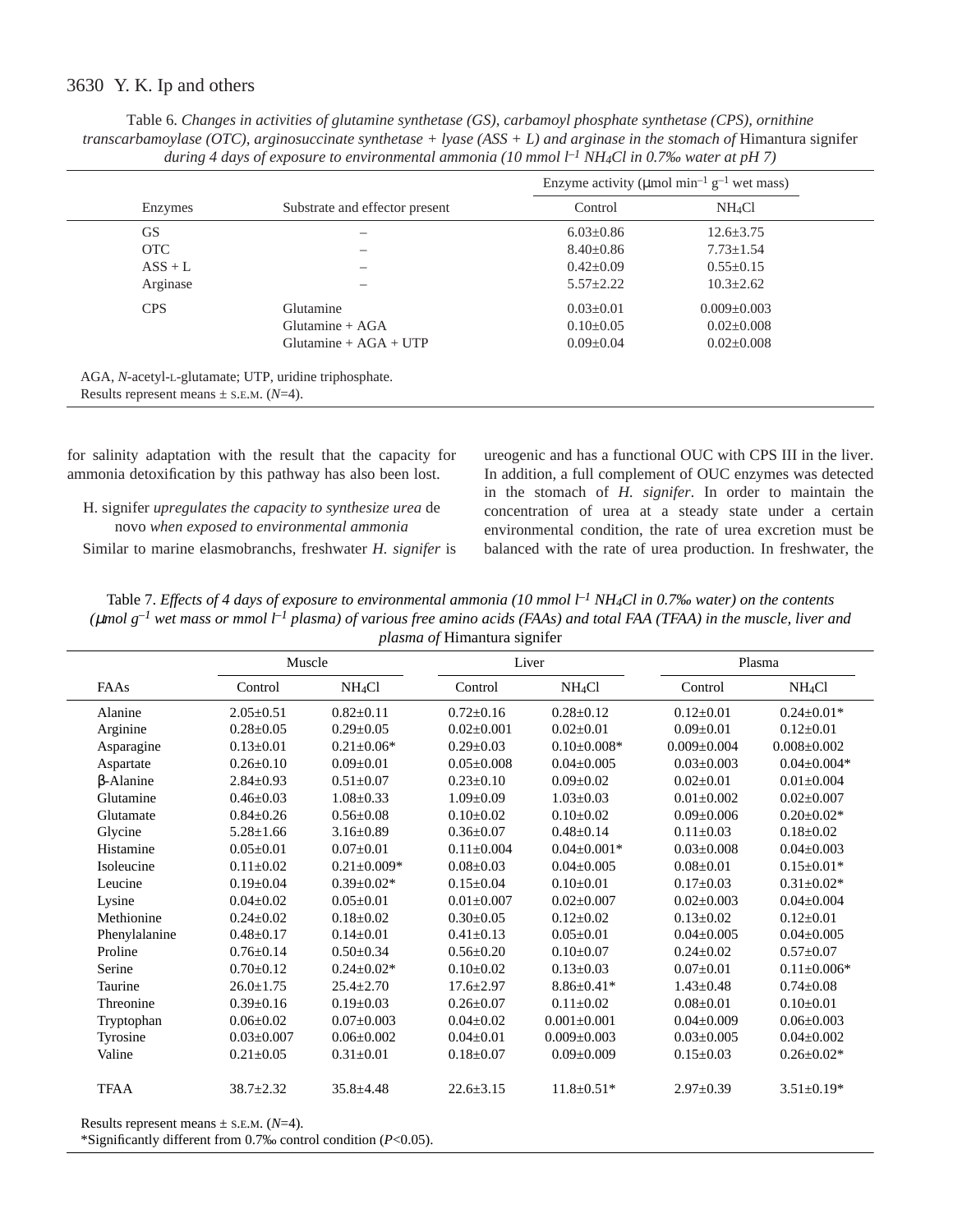rate of urea excretion was 2.2  $\mu$ mol day<sup>-1</sup>. In a 100 g specimen, there was approximately  $50 g$  muscle,  $3 g$  liver and  $2 ml$ plasma (Y.K.I. and S.F.C., unpublished results). Therefore, for a 100 g fish, the rate of urea excretion was 2.2 µmol day<sup>-1</sup>×100 g=220 µmol day<sup>-1</sup> or 0.15 µmol min<sup>-1</sup>. This implies that the liver must be synthesizing urea at a rate of 0.05  $\mu$ mol min<sup>-1</sup> g<sup>-1</sup> (in a 3 g liver) to sustain the steadystate level of urea in the body of *H. signifer* in freshwater. This is much lower than the maximal capacity of OUC based on CPS activity present in the liver (0.13  $\mu$ mol min<sup>-1</sup> g<sup>-1</sup>).

Unlike *P. motoro*, *H. signifer* increased urea excretion after exposure to 10 mmol  $l^{-1}$  NH<sub>4</sub>Cl for 3 days, confirming its capability to upregulate urea synthesis in response to environmental ammonia. By day 4, the urea excretion rate increased 2.6-fold to 5.4  $\mu$ mol day<sup>-1</sup> g<sup>-1</sup>. Since this was not accompanied by an increase in urea content in the muscle, which is the bulk of the animal, the rate of urea production in the liver of the experimental animal can be estimated to be 0.125  $\mu$ mol min<sup>-1</sup> g<sup>-1</sup>, which is almost equivalent to the limit of synthetic capacity in the liver of a control specimen (maximal CPS III activities of 0.13  $\mu$ mol min<sup>-1</sup> g<sup>-1</sup>). This could be the reason why inductions of higher activities of CPS III and related enzymes  $(GS, OTC, ASS + L$  and arginase) were necessary in specimens being exposed to environmental ammonia.

Exposure to brackish (20‰) water led to an increase in the activity of CPS III in the stomach of *H. signifer*, based on which Tam et al. (2003) concluded that the stomach of *H. signifer* (and another marine stingray, *Taeniura lymma*) could be involved in producing urea for osmoregulation in addition to its digestive function. Results from this study revealed that the CPS III activity in the stomach of *H. signifer* could not be induced by exposure to environmental ammonia, indicating that osmotic stress was the primary inductive factor. How the stomach OUC and hepatic OUC in *H. signifer* respond differentially to two different environmental stresses is unclear at present.

### *Increase in urea excretion in* H. signifer *in response to ammonia loading*

When being exposed to environmental ammonia, *H. signifer* was able to release the excess urea without creating a problem for osmoregulation. The traditional view of urea transport is that urea crosses all cell membranes by lipid-phase permeation. To date, there is evidence for active or facilitated urea transport across various tissues in a number of vertebrates. Five urea transporters have been identified so far (Sands et al., 1997), and an Na+-dependent urea transporter (for urea re-absorption) has been found in the gills of marine elasmobranchs (Fines et al., 2001). In higher salinities (20‰), *H. signifer* was able to retain urea for osmoregulation, albeit with limited capacity (Tam et al., 2003). By contrast, during exposure to environmental ammonia in freshwater, the excess urea synthesized was not retained but instead excreted to the external medium. Contrary to those exposed to 20‰ water (Tam et al., 2003), experimental animals in the present study showed no change in plasma osmolality and tissue (except plasma) urea content despite

# *Urea production and excretion in* H. signifer 3631

similar increases in the rate of urea synthesis and the capacity of the OUC. These results imply that there must be a further reduction in urea re-absorption to facilitate the excretion of the excess urea formed during exposure to environmental ammonia in a freshwater environment. Hence, *H. signifer* is an ideal organism for future studies on the regulation of urea transport in response to osmotic or ammonia stress. In future studies, it would be meaningful to find out if urea excretion was facilitated or impeded in specimens exposed to environmental ammonia in brackish water instead of freshwater.

### *Both* H. signifer *and* P. motoro *can tolerate high levels of ammonia in the body*

Despite being ureogenic, ammonia accumulated in the body of *H. signifer* during environmental exposure, albeit at a lower level than that accumulated in the ammonotelic *P. motoro.* It had been suggested much earlier that NH<sub>4</sub>+ could substitute for  $K<sup>+</sup>$  and affect the membrane potential in the squid giant axon (Binstock and Lecar, 1969). In addition, Beaumont et al. (2000) reported depolarisation of muscle fibres in trout with elevated levels of ammonia in their tissues (from  $-87~\mathrm{mV}$  to  $-52$  mV) that matched the effect predicted on the basis of the measured gradient for NH<sub>4</sub><sup>+</sup> across the cell membranes. How the cells and tissues, especially those in the brain and the heart, of *H. signifer* and *P. motoro* tolerate these high ammonia levels awaits future study.

Since *H. signifer* was ureogenic, and there was an upregulation of the capacity of urea synthesis through OUC, what would be the advantage of allowing the ammonia levels in its tissues to build up when confronted with environmental ammonia? Apparently, the development of the capability to tolerate ammonia at the cellular and subcellular levels facilitates the development of a very effective strategy in defending toxicity of ammonia of exogenous origin: a relatively higher concentration of ammonia can be accommodated in the plasma, which would decrease the NH<sub>3</sub> partial pressure gradient across the branchial and body surfaces and would reduce the net influx of NH3 during ammonia loading.

# *Increase in plasma ammonia concentration would reduce the net influx of ammonia in* H. signifer *(and* P. motoro*) during ammonia loading*

Detoxification of the accumulating ammonia did not occur in *H. signifer*, at least in the first day of exposure to environmental ammonia. This was reflected by the unaltered urea excretion rate (2.2  $\mu$ mol day<sup>-1</sup> g<sup>-1</sup>) in specimens exposed to ammonia for the first day, during which ammonia excretion  $(5.5 \mu \text{mol day}^{-1} \text{ g}^{-1})$  was presumably impeded totally. At pH 7.0 and a total ammonia concentration of 10 mmol  $l^{-1}$ , the concentration of NH3 in the external medium was calculated as  $0.042$  mmol  $l^{-1}$  according to the Henderson-Hasselbalch equation ( $pK_{\text{amm}}=9.18$ ; Boutilier et al., 1984). At the beginning of the experiment, the plasma of *H. signifer* contained 0.33 mmol  $l^{-1}$  total ammonia and had a pH of 7.521 (Y.K.I. and S.F.C., unpublished results), producing an NH3 concentration of 0.0073 mmol  $l^{-1}$  (pK<sub>amm</sub>=9.34; Boutilier et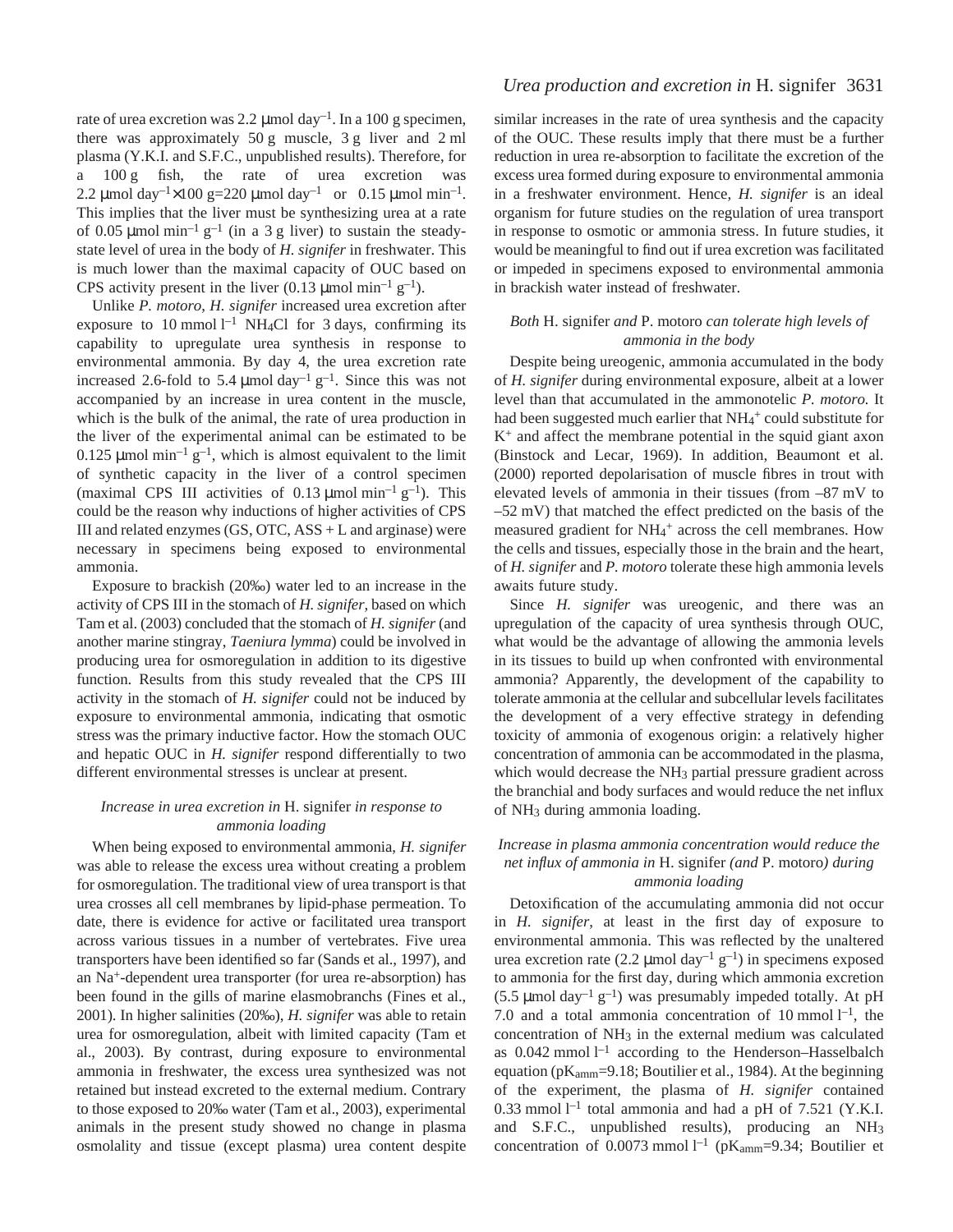al., 1984). This was much lower than that in the external medium, resulting in a steep NH3 gradient impeding ammonia excretion and driving NH<sub>3</sub> inwards to the specimen. During this period, both exogenous and endogenous ammonia contributed to the increase in ammonia concentration in the body of the experimental specimens. By the time the plasma ammonia concentration increased to  $2.15$  mmol  $l^{-1}$  in the experimental specimen, which had a blood pH of 7.498 (Y.K.I. and S.F.C., unpublished results) on day 4, the NH3 concentration increased to  $0.047$  mmol  $l^{-1}$ , which was more than adequate to oppose any net influx of  $NH<sub>3</sub>$  from the external medium. This implies that, despite the exchange of endogenous and exogenous ammonia during ammonia loading, the specimens were, in effect, detoxifying endogenous ammonia to urea because the net influx of ammonia (exogenous) would be very small (or closed to zero) after the build-up of the plasma ammonia concentration.

Synthesis of urea *de novo* in fish is energetically intensive. The detoxification of any net influx of exogenous ammonia to urea and excreting it would result in a high expenditure of energy and the maintenance of an inwardly driven NH<sub>3</sub> partial pressure gradient. It is probably because of this that ureogenesis is not commonly adopted by teleosts confronted with high environmental ammonia concentrations (Ip et al., 2001).

For *P. motoro* exposed to environmental ammonia, ammonia also accumulated in the plasma, increasing by 6.3 fold. Basically, this would slow down the influx of exogenous ammonia. However, since *P. motoro* was unable to detoxify ammonia into urea, the primary strategy adopted was to simply tolerate ammonia at the cellular and subcellular levels.

# *Reduction in rates of proteolysis and/or amino acid catabolism in* H. signifer *during ammonia loading*

Ignoring momentarily the net influx of exogenous ammonia, which presumably occurred mainly at the beginning of the experiment, the deficit in ammonia excretion due to its being totally impeded in a  $100 g$  specimen is estimated to be  $(5.5+5.8+5.3+6.1)$  µmoles×100 g=2270 µmoles (based on results from the present study). The excess amount of ammonia accumulated in the muscle, liver and plasma during such a period was  $148.6 \mu$ moles (calculated from Table 3). The excess amount of nitrogen excreted as urea during this 4-day period amounted to only  $\{[0+(3.7-2.2)+(4.3-2.2)+$  $(5.4–2.2)]\times100$ } $\times2=1360$  µmoles N (calculated from Fig. 1). Hence, the sum of ammonia equivalents accumulated and excreted (as urea) was only  $148.6+1360=1508.6 \mu$ moles. The deficit of  $2270-1508.6 \mu \text{moles}$  (761.4  $\mu \text{moles}$ ) suggests indirectly that there was a decrease in endogenous ammonia production in specimens during the 4 days of exposure to NH4Cl, which was essential to maintaining the newly established internal ammonia level.

In addition, there was a significant decrease in the content of TFAA in the liver. This implies that both proteolysis and amino acid catabolism decreased in the liver, but the decrease in the former was greater than in the latter. This might be a strategy that marine elasmobranchs cannot afford; being ureosmotic, marine elasmobranchs are committed to carnivory or high rates of proteolysis and amino acid catabolism during fasting because large amounts of nitrogen are needed to synthesize urea to maintain the internal steady-state concentration of urea. Taken together, these results indirectly indicate that the net influx of ammonia into the experimental animal during the 4 days of ammonia exposure was unlikely to be great and that the bulk of the ammonia detoxified to urea was mainly produced endogenously.

There was no significant increase in the TFAA in the muscle of specimens exposed to 10 mmol  $l^{-1}$  NH<sub>4</sub>Cl. This implies that the process of urea synthesis in *H. signifer* was so effective that it did not have to resort to 'fixing' the endogenous or exogenous ammonia as FAAs, as suggested elsewhere for teleosts (Iwata, 1988). More importantly, the glutamine levels in the muscle, liver and plasma remained relatively unchanged in specimens exposed to 10 mmol  $l^{-1}$  NH<sub>4</sub>Cl despite the 3-fold increase in hepatic GS activity. Hence, the excess glutamine formed in the experimental specimens must have been channelled completely into urea formation.

#### *Conclusion*

Although both *P. motoro* and *H. signifer* are freshwater stingrays, only the latter possesses a functional OUC in the liver and stomach. The capacity of urea synthesis through OUC in the liver of *H. signifer* could be upregulated by exposure to environmental ammonia. Unlike specimens exposed to brackish water, the excess urea produced by *H. signifer* exposed to environmental ammonia is excreted to the external medium instead of being retained in the body. These results suggest that urea has the dual functions of osmoregulation and ammonia detoxification in elasmobranchs living in a freshwater environment, the success of which depends primarily on the regulation of the direction and rate of urea transport. Hence, it can be concluded that the freshwater *H. signifer* is an ideal species for future studies on signals and mechanisms involved in regulating the rate of urea synthesis (in response to salinity changes or ammonia loading) and in controlling the direction and rate of urea transport (for urea retention or urea excretion).

#### **References**

- **Anderson, P. M.** (1980). Glutamine- and N-acetylglutamate-dependent carbamoyl phosphate synthetase in elasmobranchs. *Science* **208**, 291-293.
- **Anderson, P. M.** (1991). Glutamine-dependent urea synthesis in elasmobranch fishes. *Biochem. Cell Biol.* **69**, 317-319.
- **Anderson, P. M.** (1995). Urea cycle in fish: molecular and mitochondrial studies. In *Fish Physiology*, vol. 14, *Ionoregulation: Cellular and Molecular Approaches to Fish Ionic Regulation* (ed. C. M. Wood and T. J. Shuttleworth), pp. 57-83. New York: Academic Press.
- **Anderson, P. M.** (2001). Urea and glutamine synthesis: environmental influences on nitrogen excretion. In *Fish Physiology*, vol. 20, *Nitrogen Excretion* (ed. P. A. Wright and P. M. Anderson), pp. 239-277. San Diego: Academic Press.
- Anderson, P. M. and Little, R. M. (1986). Kinetic properties of cyanase. *Biochemistry* **25**, 1621-1626.
- **Anderson, P. M. and Walsh, P. J.** (1995). Subcellular localization and biochemical properties of the enzyme carbamoyl phosphate synthetase and